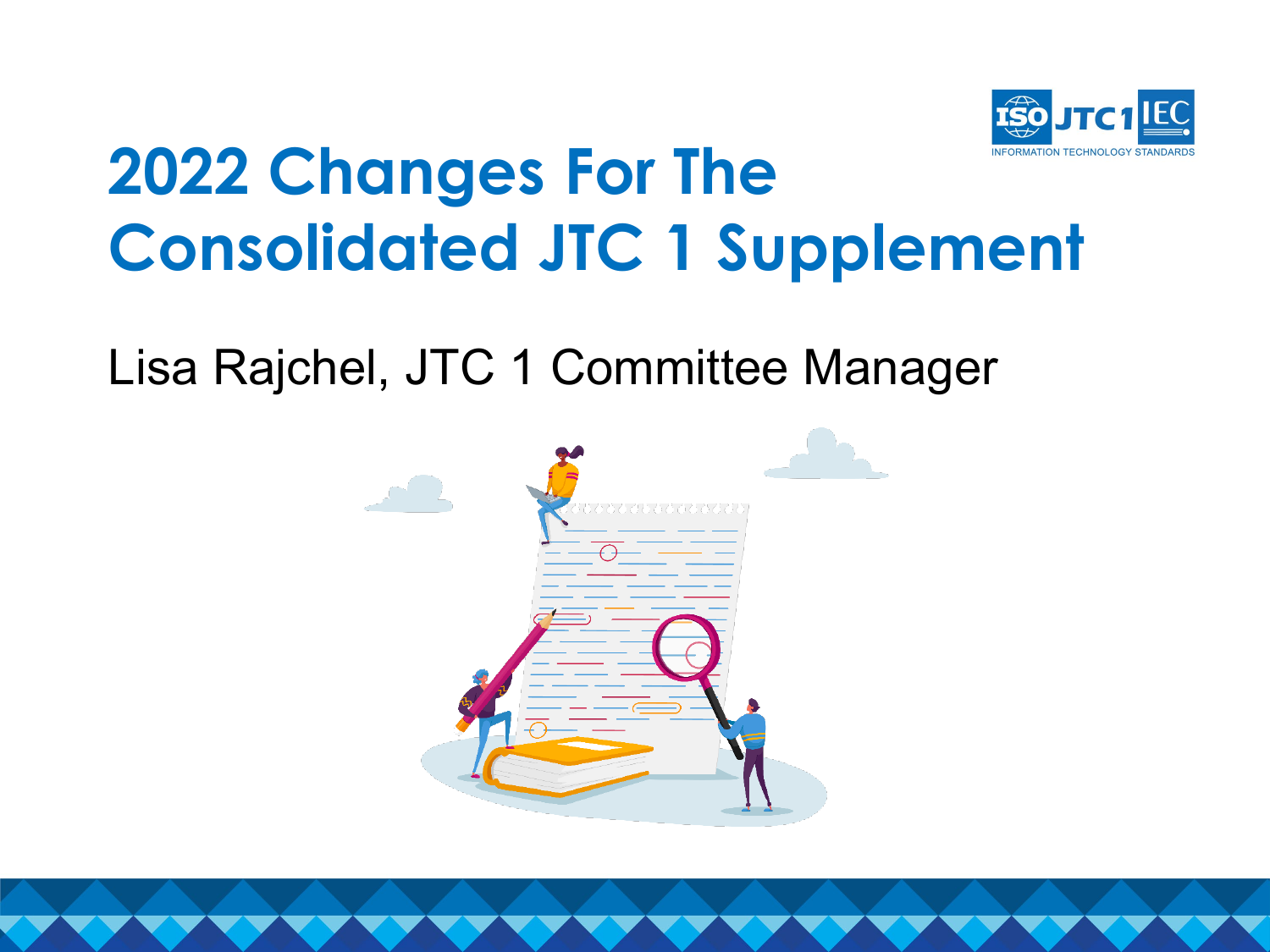# **Background**



- DMT/JDMT responsible for proposing changes to Directives Part 1 (DP1) and the ISO or IEC Supplement
- TMB/SMB approve DMT/JDMT recommendations
- New DP1 and ISO and IEC Supplements published in May
- JTC 1 Consolidated Supplement produced after receipt of new DP1 and ISO and IEC Supplements
	- o ALL DP1 changes apply to JTC 1
	- o Changes to adopted ISO or IEC Supplement text apply to JTC 1
	- o JTC 1 NB review and TMB/SMB approval follow before publication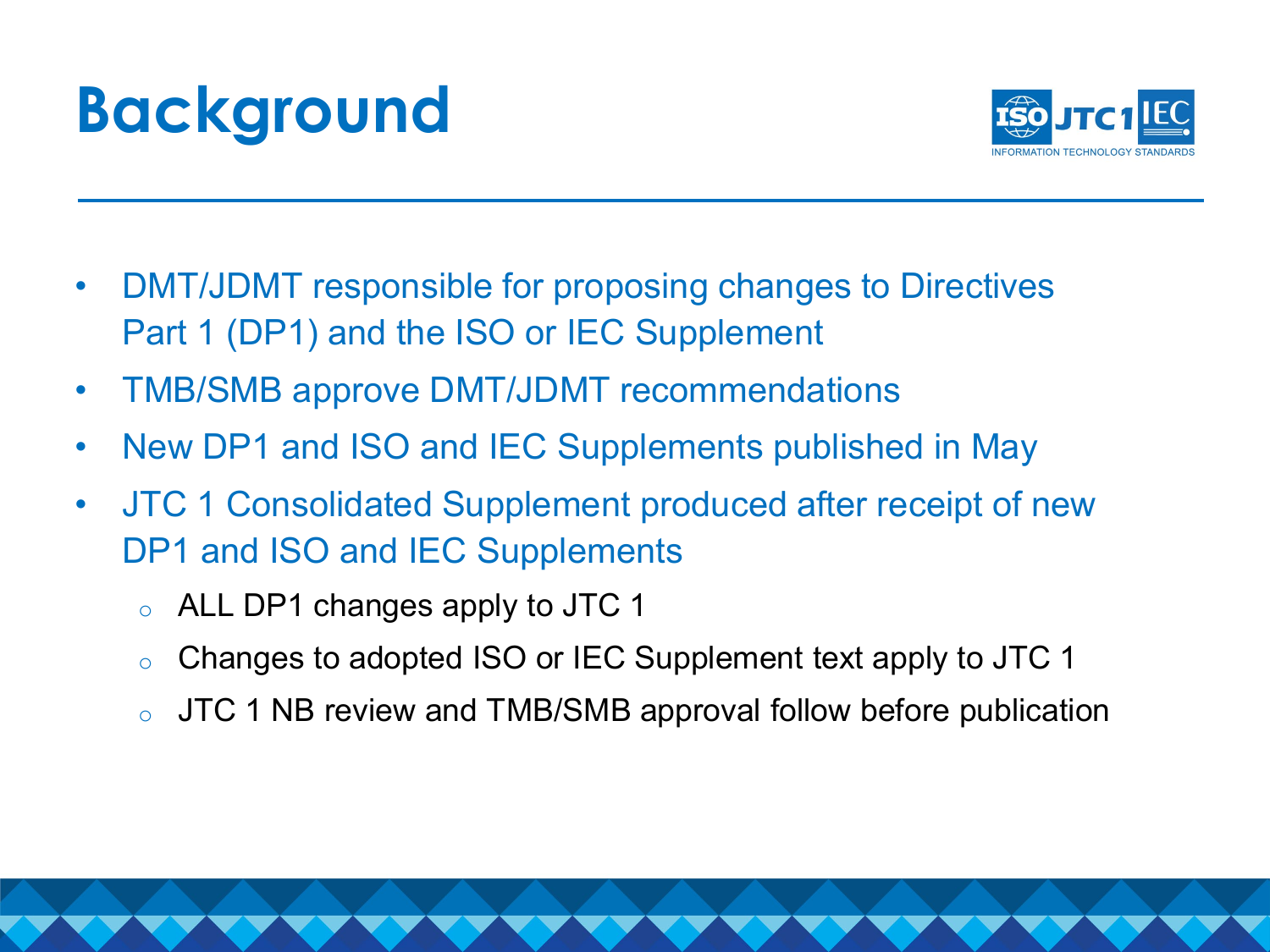# **Global Changes Terminology (old vs new)**



- Chair = **C**hair
- project leader = **P**roject Leader\*
- WG convenor = WG **C**onvenor
- Technical committee or subcommittee = **committee**
- expert = **E**xpert
- Secretary = **Secretary/Committee Manager**
- Deliverable = **document**
- \* JTC 1 does not have Project Leaders. JTC 1 has Project Editors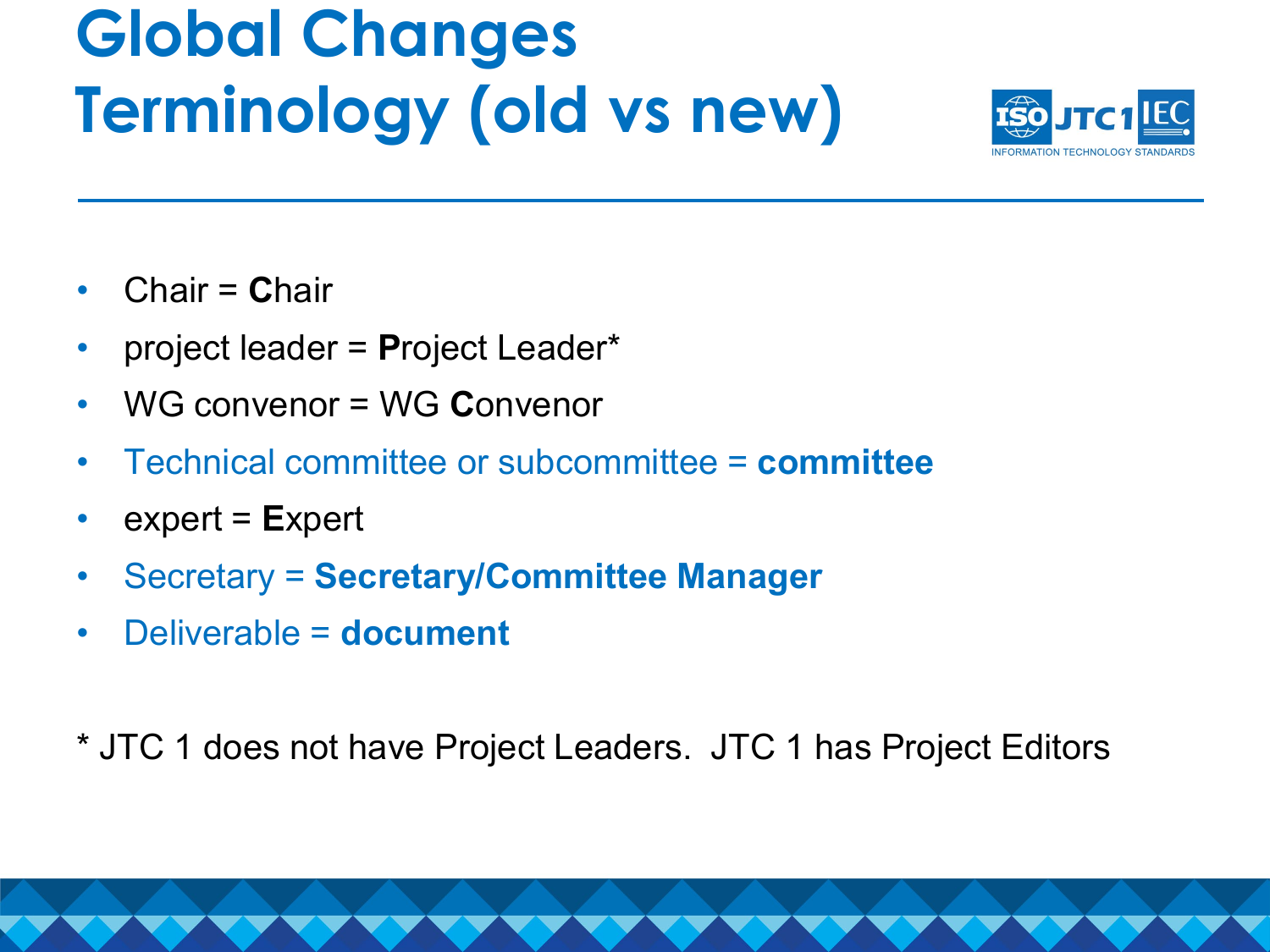### **Voting and Abstention JDMT Recommendations 05/202112 & 03/202112**



- The following text has been added to c) in the Foreword: *National bodies are also encouraged to abstain if there is a lack of national consensus or Expert input on a specific ballot*
- The following text has been added to clause 1.7.3:

*Furthermore, a P-member may voluntarily downgrade to Omember if it consistently lacks expertise for votes at the committee level or to participate in working groups.*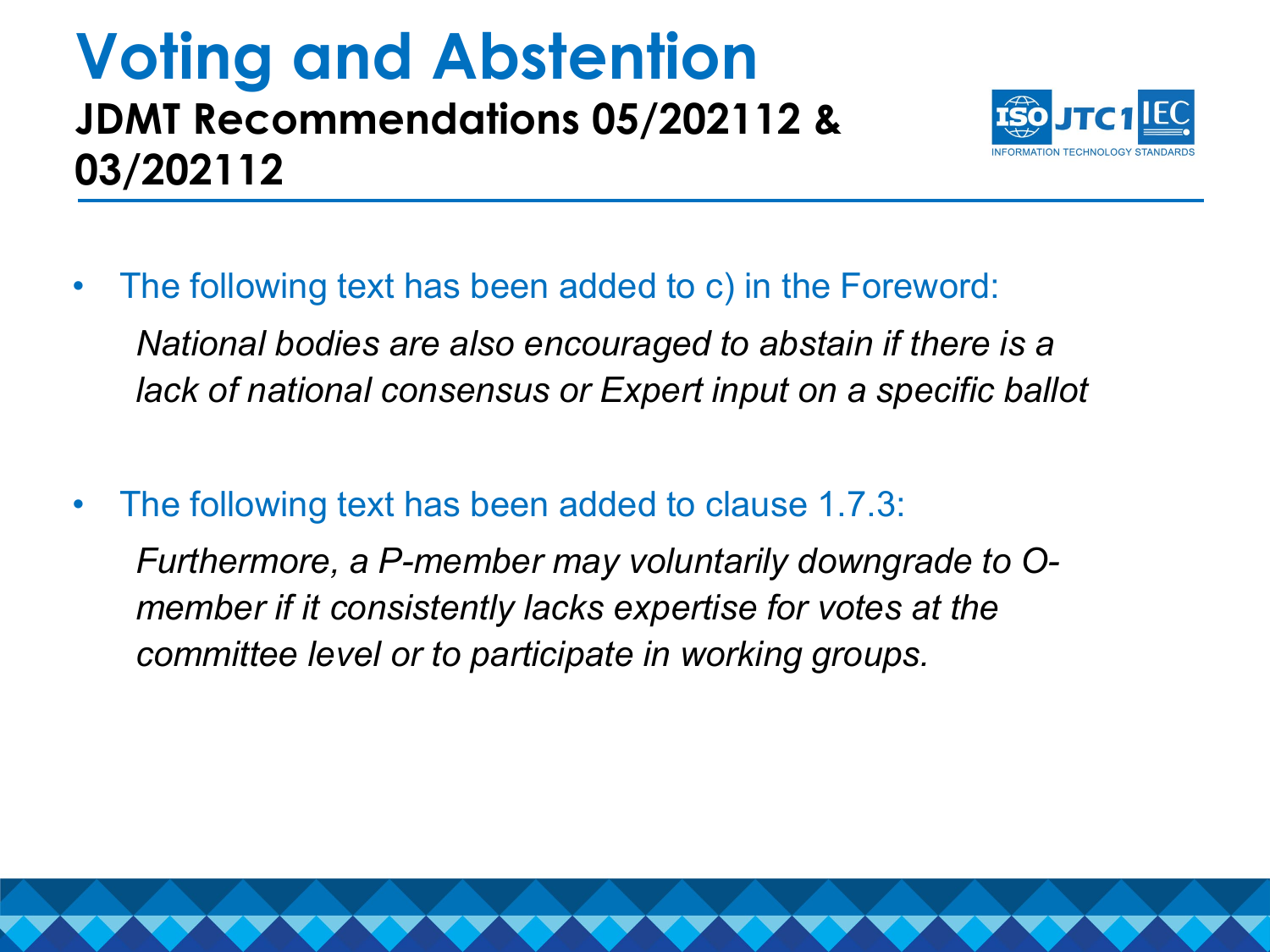### **Joint Working Groups JDMT Recommendation 06/202012 & 01/2021**



Clarifications on the establishment and operations of a JWG made to clause 1.12.7

- o For any type of 'document'
- o Administrative responsibility for the JWG or for the project(s) assigned to JWG
- $\circ$  For changes to a jointly developed project
- o Clarification on the NP ballot
- o Later joining in ISO/IEC JWG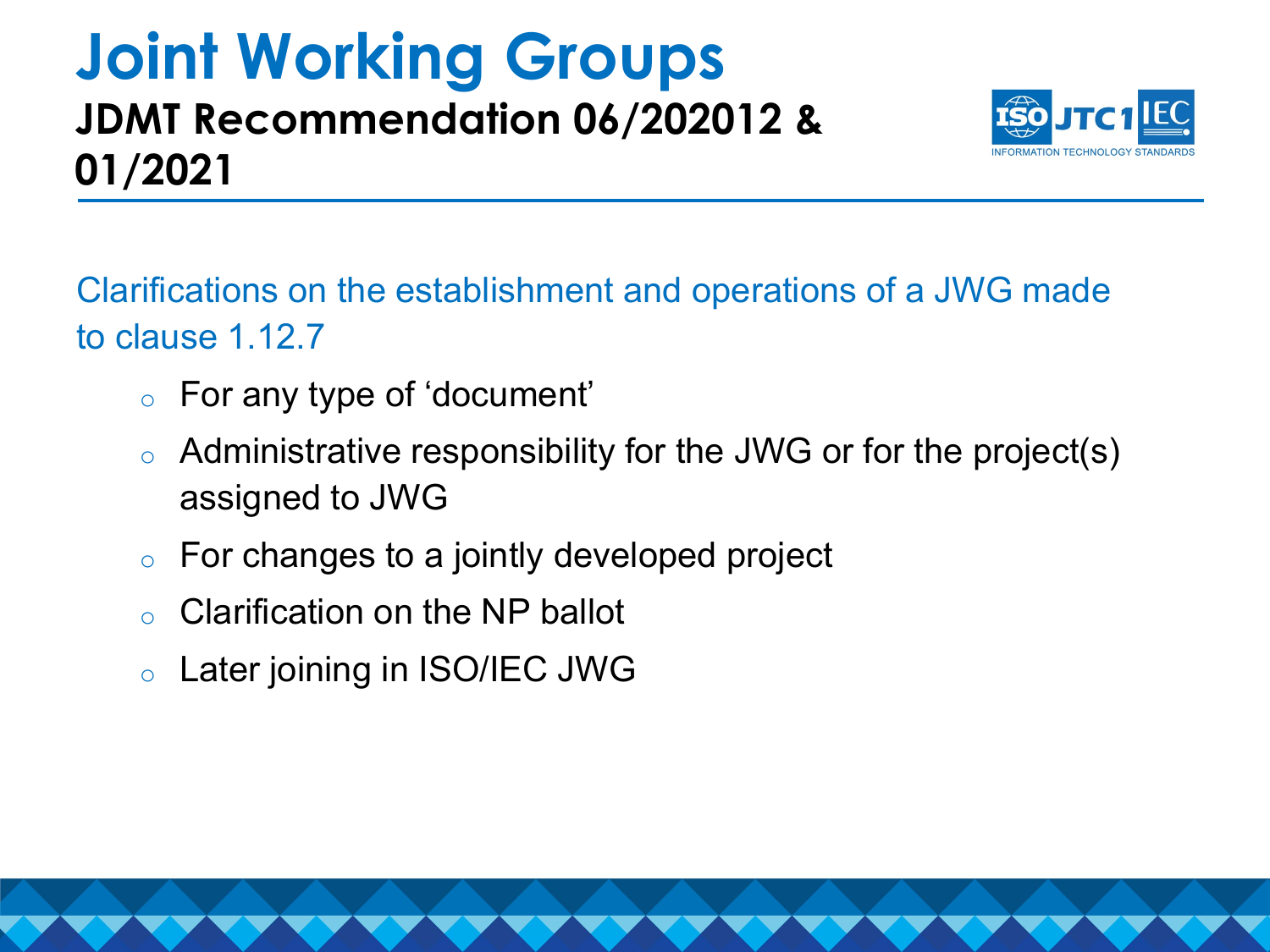## **Advisory & Ad Hoc Groups JDMT Recommendation 04/202112**



Clarifications have been made to clauses 1.13 and 1.14 on the constitution of advisory and ad hoc groups established in committees.

> *Members (of AGs and AhGs) may include committee officers, Individuals nominated by National Bodies (as appropriate either individuals representing their own Expert opinion or individuals representing the interests of their National Body) and representatives of liaison organizations. The committee shall approve the appointment of the Convenor, type of membership and terms or reference prior to the establishment of the group and nominations to it (for AhGs the target date for completion of the work)*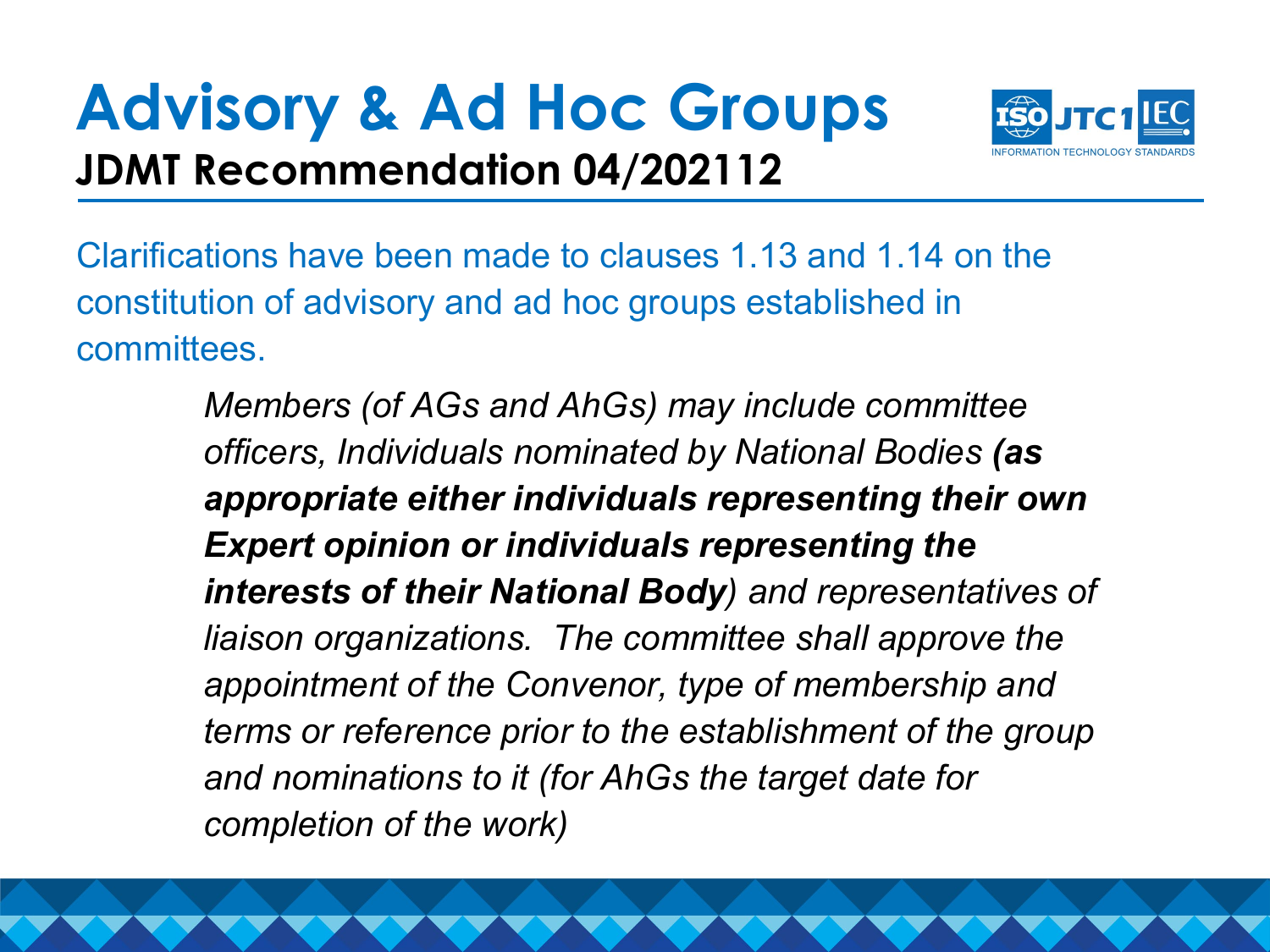### **Liaisons Between Committees JDMT Recommendation 15/202012**

#### The following text has been added to clause 1.16.2

*They may also attend meetings of working groups of the technical committee or subcommittee, but only to contribute the viewpoint of their own committee on matters within its competence.*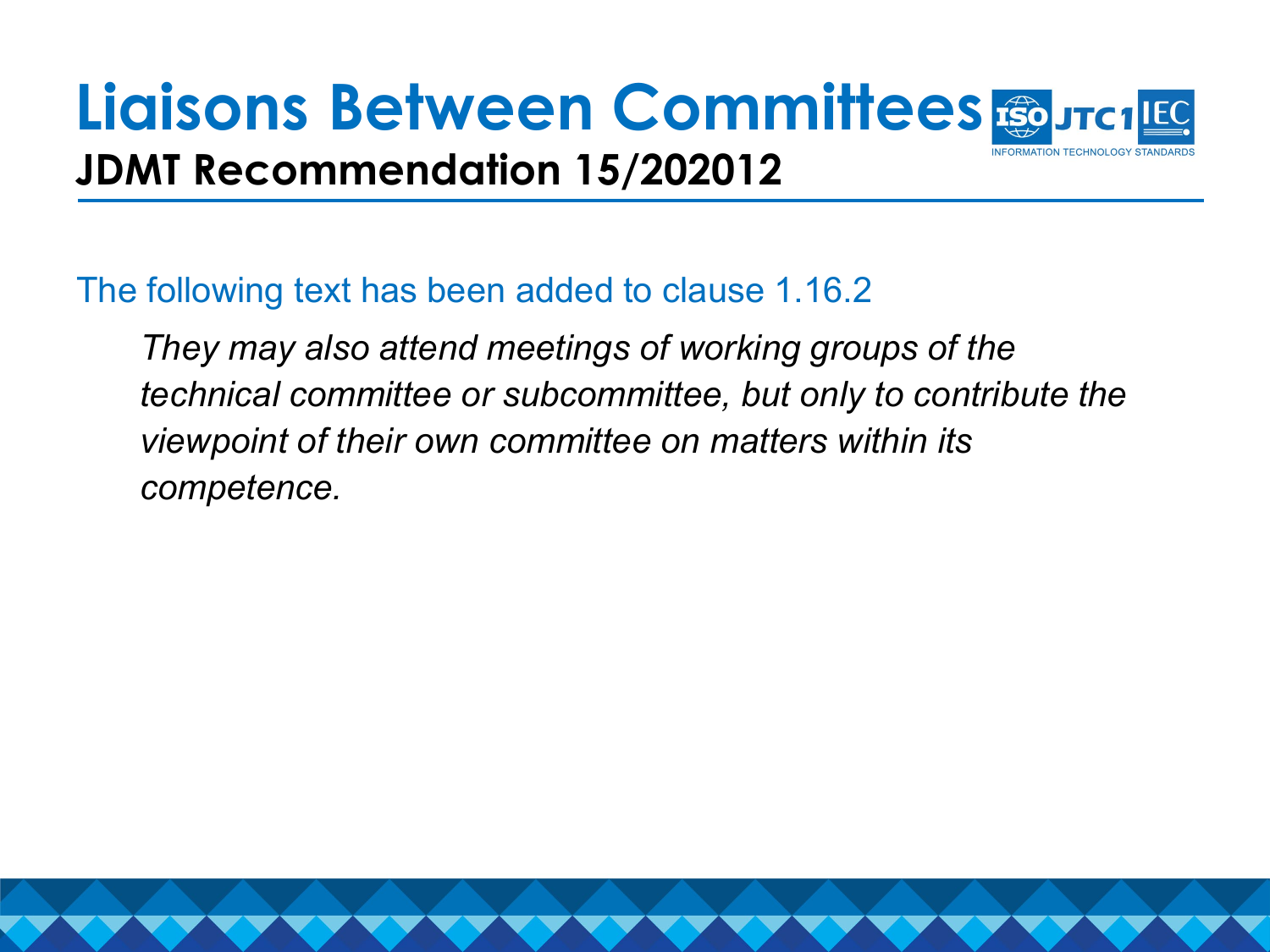## **Proposals for TSs DMT Recommendation 01/2021**



- Text has been added to clause 2.3.1 to clarify that:
	- $\circ$  For approval of proposals not requiring an NP vote and form, the committee shall pass a resolution containing target dates, confirmation that the scope will not be expanded, the WG Convenor and relevant **UN SDGs**
	- o A two-thirds majority resolution is required for decisions to convert a TS into an IS, and to approve any revision or amendment that expands the scope of the project
	- o The Secretary/Committee Manager shall ensure that any new project has the required 4 or 5 participating members actively engaged.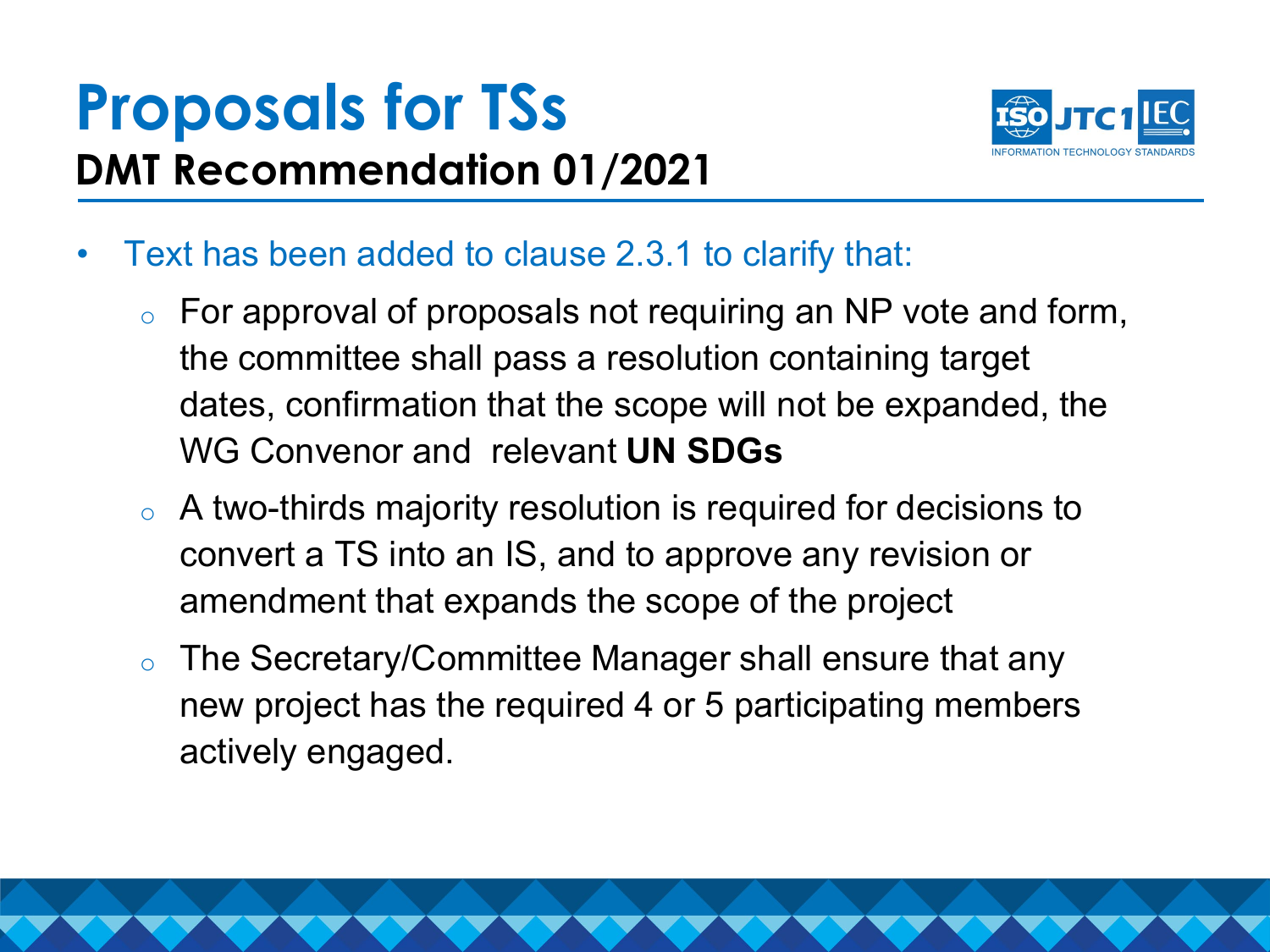## **Committee Draft Stage JDMT Recommendation 08/202112**



Clarifications and modifications to clause 2.5

- $\circ$  CD for comment only no longer a ballot
- o Do you approve the circulation of the draft as a DIS ?' becomes 'Do you have comments on the draft XX ?'
- o Discussion of comments typically by the Working Group
- o CD or revised CD moves forward to DIS
- o Focus on resolving comments
- o Chair determines consensus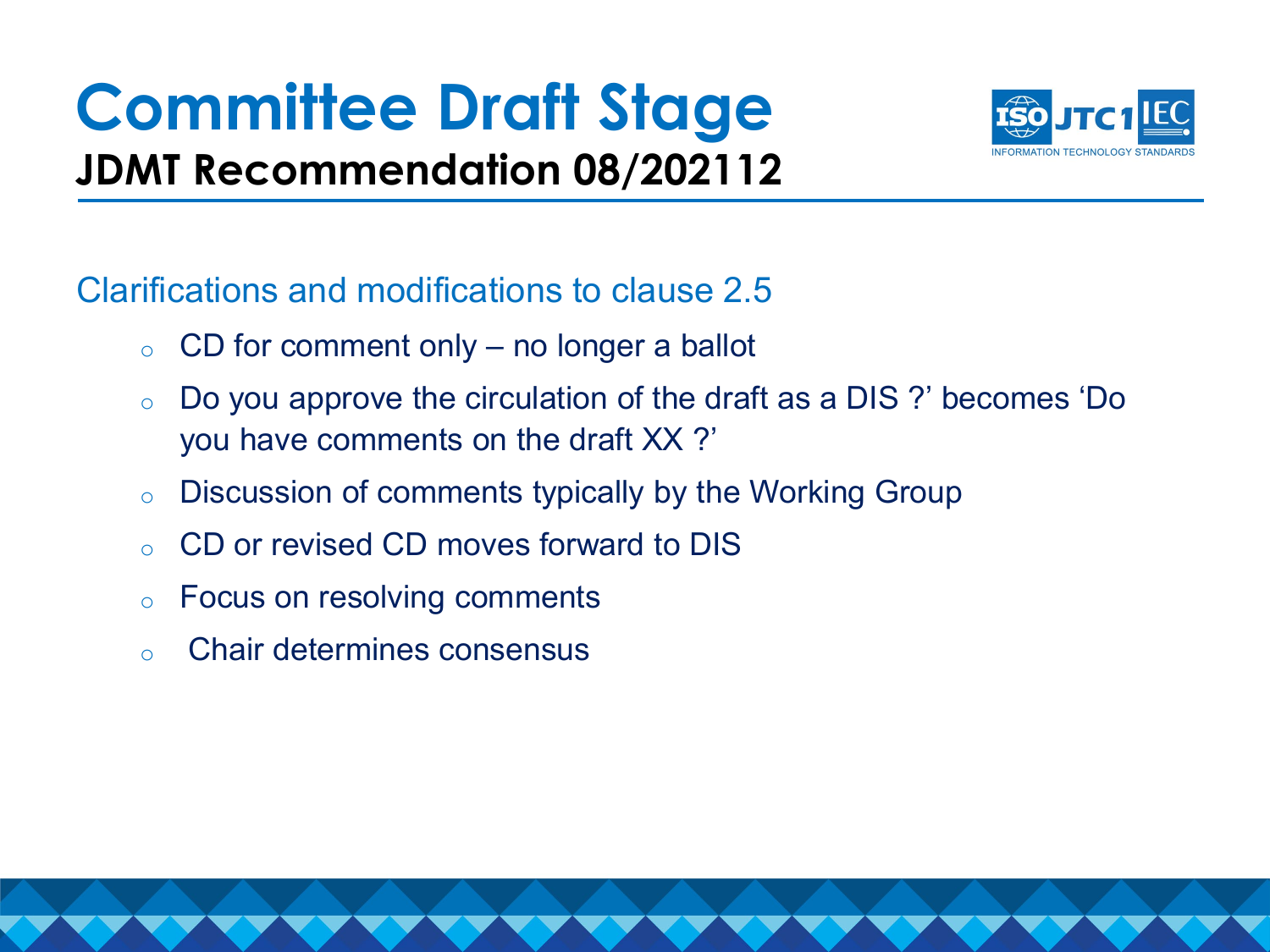### **Actions following DIS Vote JDMT Recommendations 08/202112, 09/202112 &**



Clarifications and modification to 2.6.4

**18.202112**

- o Discussion of comments typically by the Working Group
- o Chair determines action to be taken on DIS
- Revised or 2<sup>nd</sup> DIS possible after successful DIS vote
	- Only one revised draft allowed in this case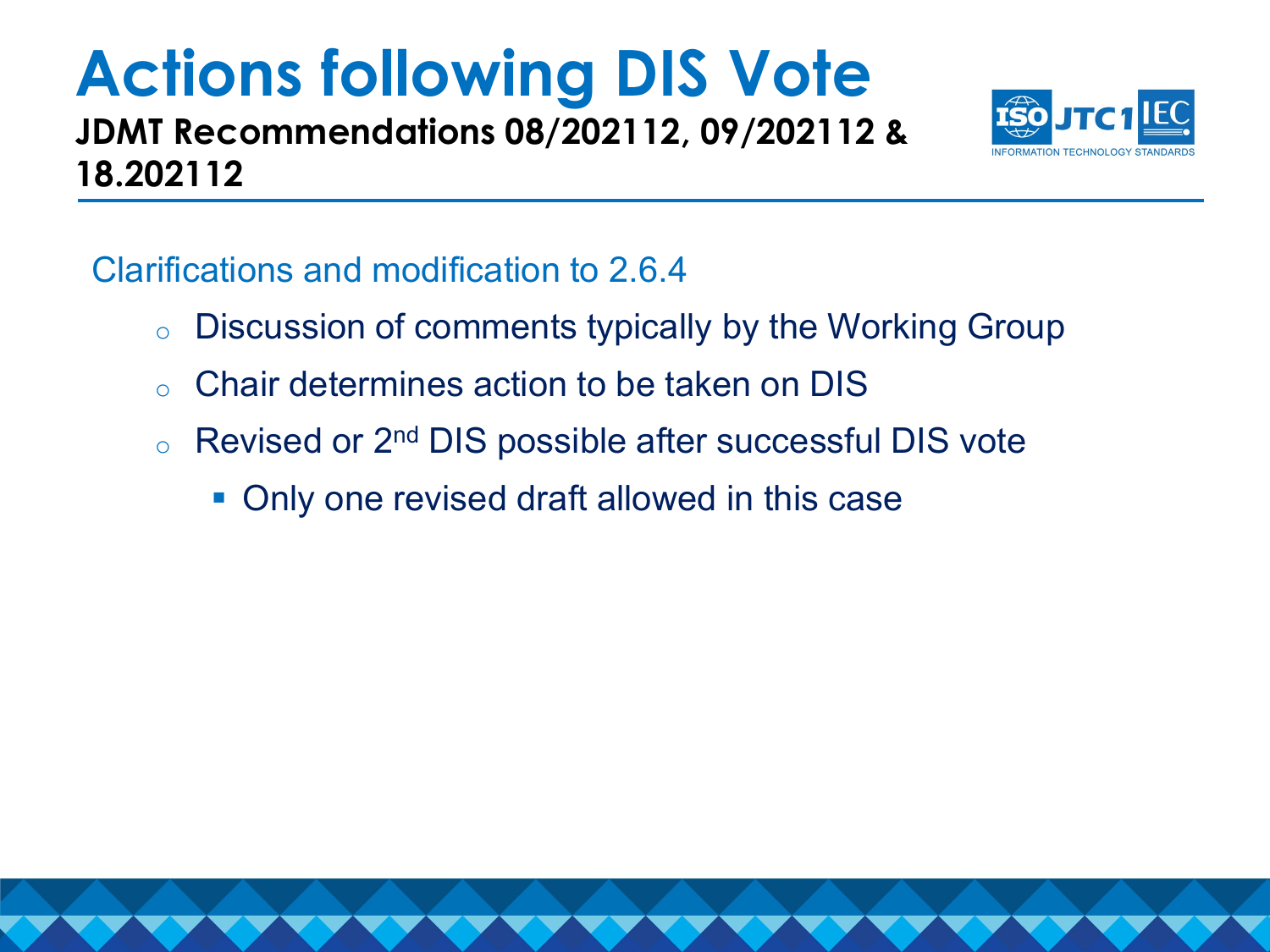## **Technical Specifications and Technical Reports JDMT Recommendation 08/202112**



The text of clauses 3.1.and 3.3 has been substantially revised to clarify the processes for TSs and TRs and to align the presentation of information in these clauses

- o Committees may choose to use an optional CD stage for TSs
- o Second DTSs are possible based on how comments on the first DTS were handled
- $\circ$  TRs shall be entirely informative
- $\circ$  Decision to initiate and decision to publish requires a simple majority decision/vote of the P-members
- o Committees may choose to use an optional CD stage for DTRS
- o Second DTRs are required if other than editorial changes are made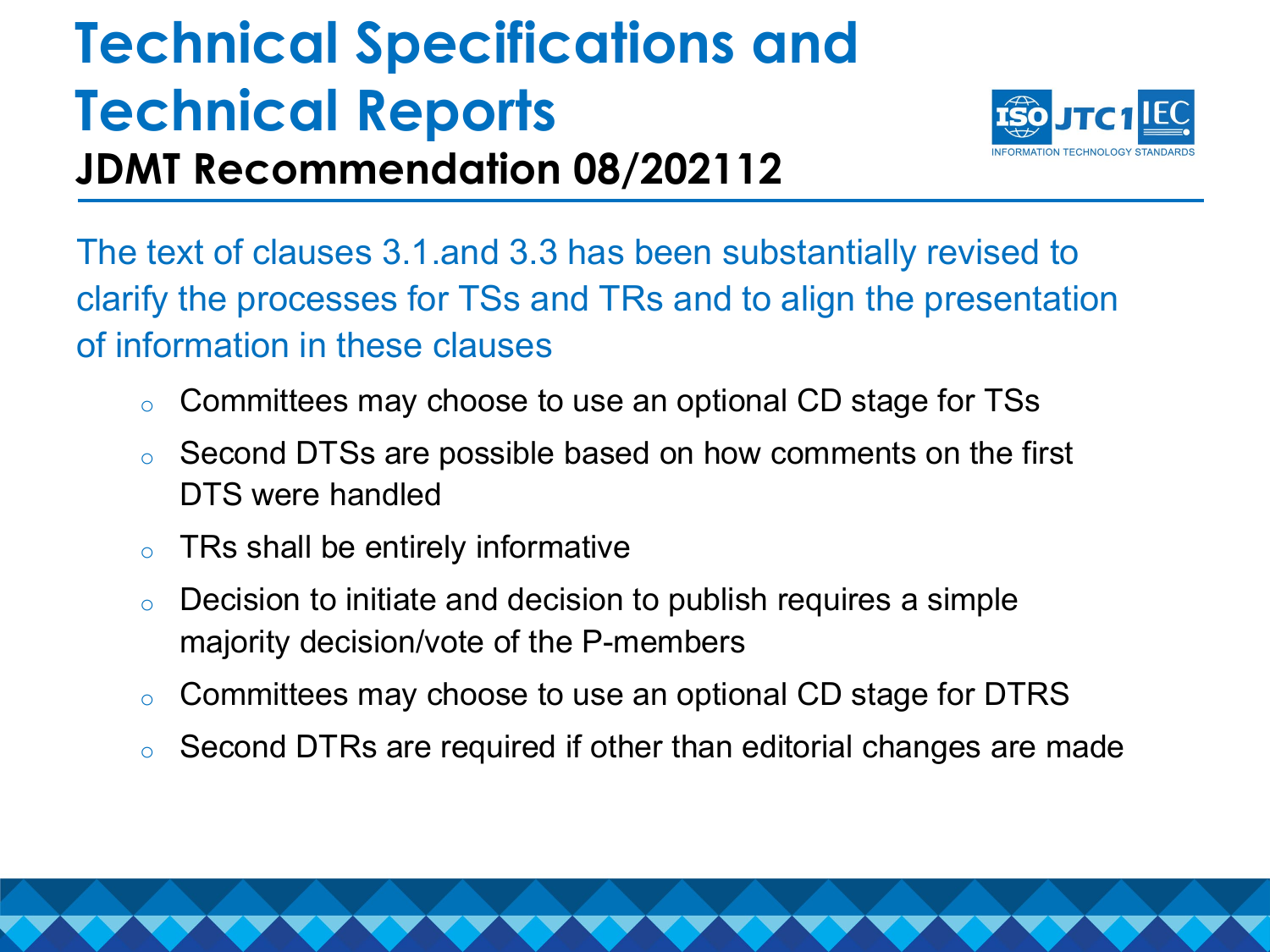# **Changes to Forms**



#### Changes to Forms 01, 04, 06

- **Form 1 (Proposal for a new field of ISO technical work)**
- Form 4 (New work item proposal)
- Form 6 (Results of voting on a new work item proposal)
- $\circ$  Eliminating repeating text that is already provided in the **Directives**
- o Aligning Form 01 and Form 04 on similar elements
- o Consolidating various sections into relevant themes
- o Ensuring a better alignment between the Forms and the Wizard so that the exercise of copying information into the Wizard is straightforward